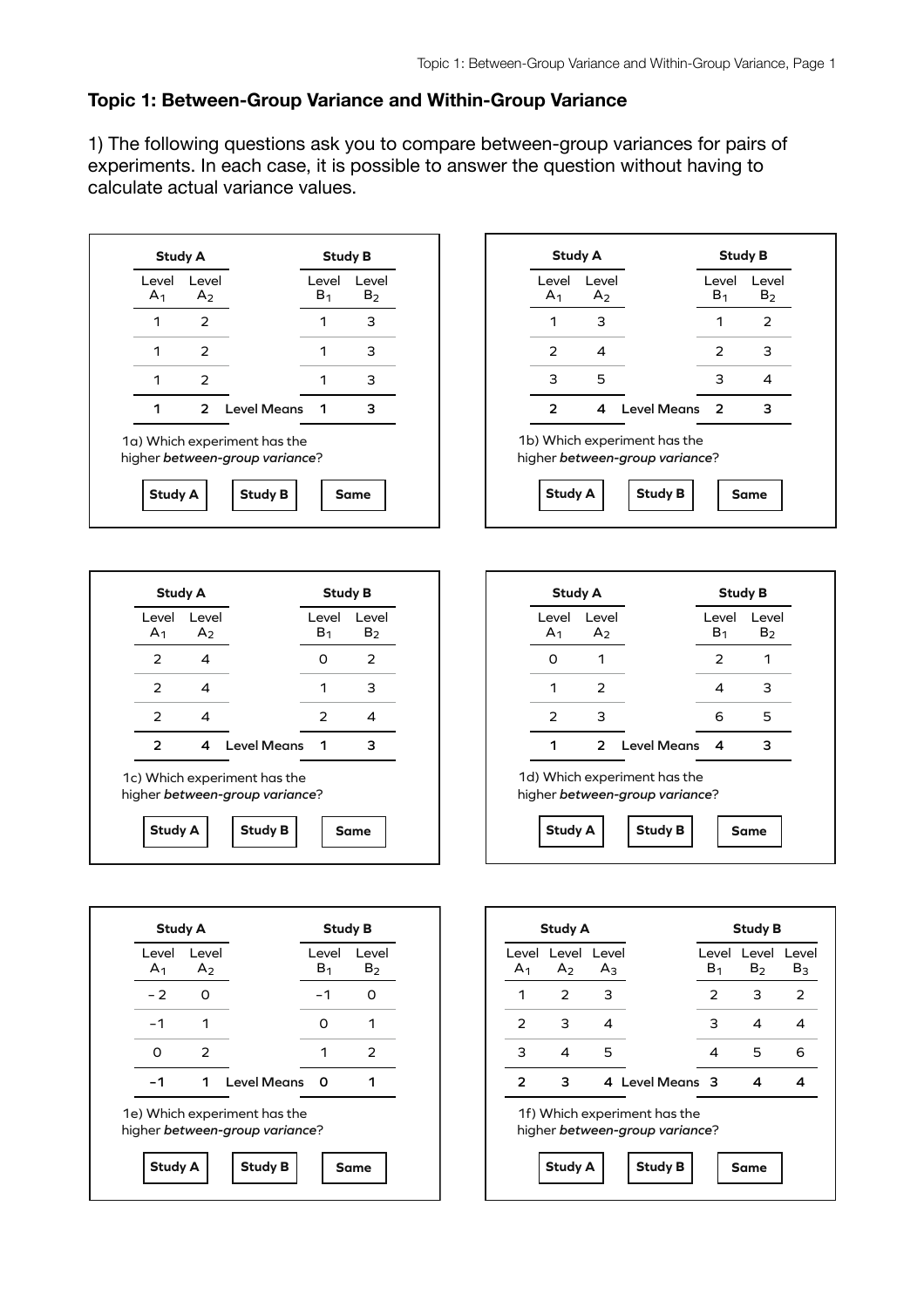2) The following questions ask you to compare within-group variances for pairs of levels (a to d) and pairs of experiments (e/f). In each case, it is possible to answer the question without having to calculate actual variance values.



**Study A**

**Study B Same**

**Study A**

**Study B Same**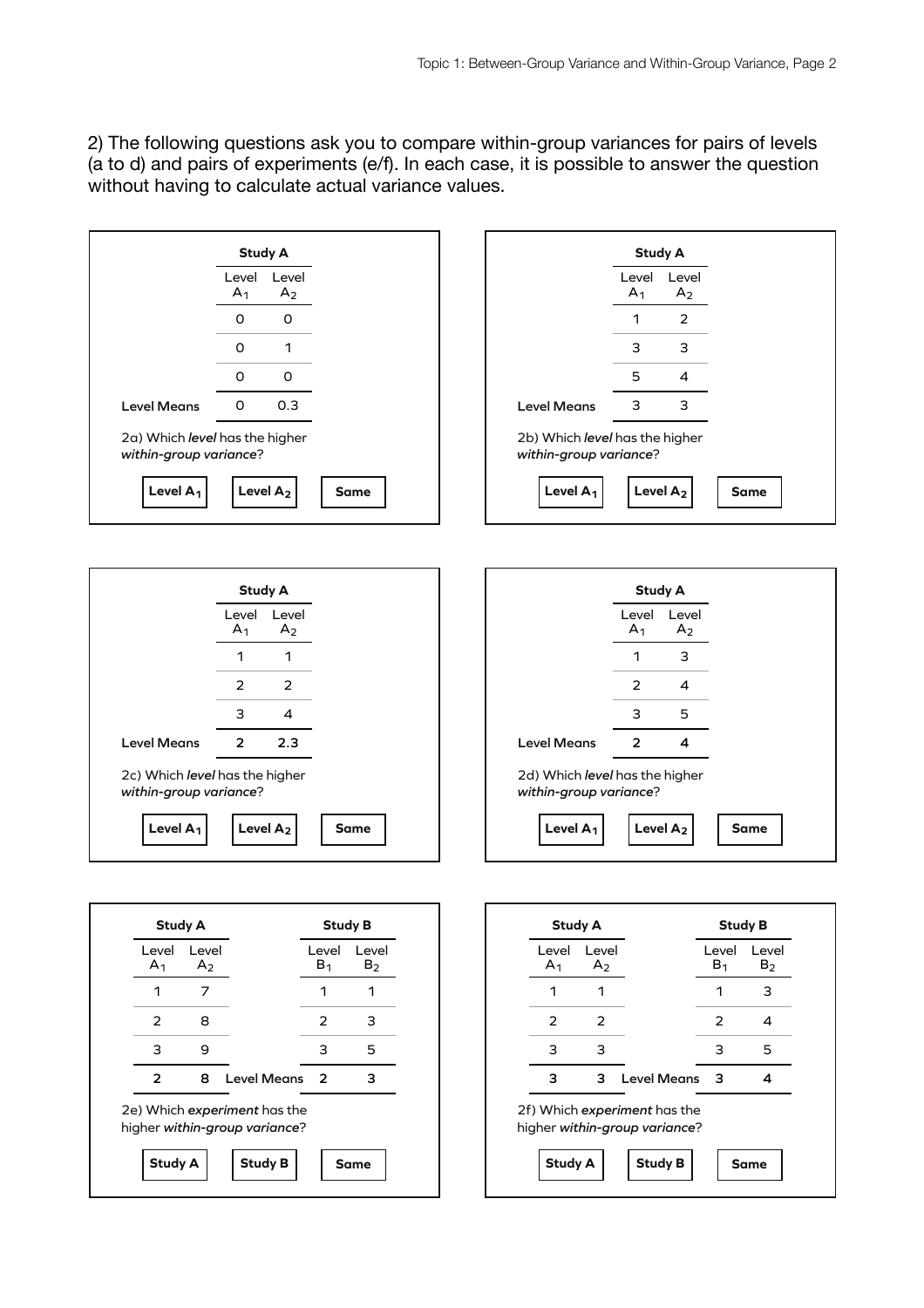## **Topic 1: Between-Subjects ANOVA**

1) In the following table there are data from a between-subjects design experiment with two levels. *This is Data Set 1*

| Level $A_1$ | Level $A_2$ |
|-------------|-------------|
| 1           | 2           |
| 2           | 3           |
| 3           | 4           |
| 3           | 4           |
| 4           | 5           |
| 5           | 6           |

1a) What is the mean and standard deviation for each level?

1b) Perform an Analysis of Variance on Data Set 1 to determine whether or not there is a significant difference in means between the two levels. Fill in the details on the table.

| Source                     | Sum of<br><b>Squares</b> | Degrees of<br>Freedom | Variance<br>(Mean<br>Square) | $F$ -value | p-value<br>(sig. level) |
|----------------------------|--------------------------|-----------------------|------------------------------|------------|-------------------------|
| BETWEEN-GROUP              |                          |                       |                              |            |                         |
| S/A<br><b>WITHIN-GROUP</b> |                          |                       |                              |            |                         |
| <b>TOTAL</b>               |                          |                       |                              |            |                         |

1c) What is the value of the error term?

1d) What are the Degrees of Freedom of the *F* value

1e) What is the critical value for these Degrees of Freedom (*p* < .01 *and p* < .05)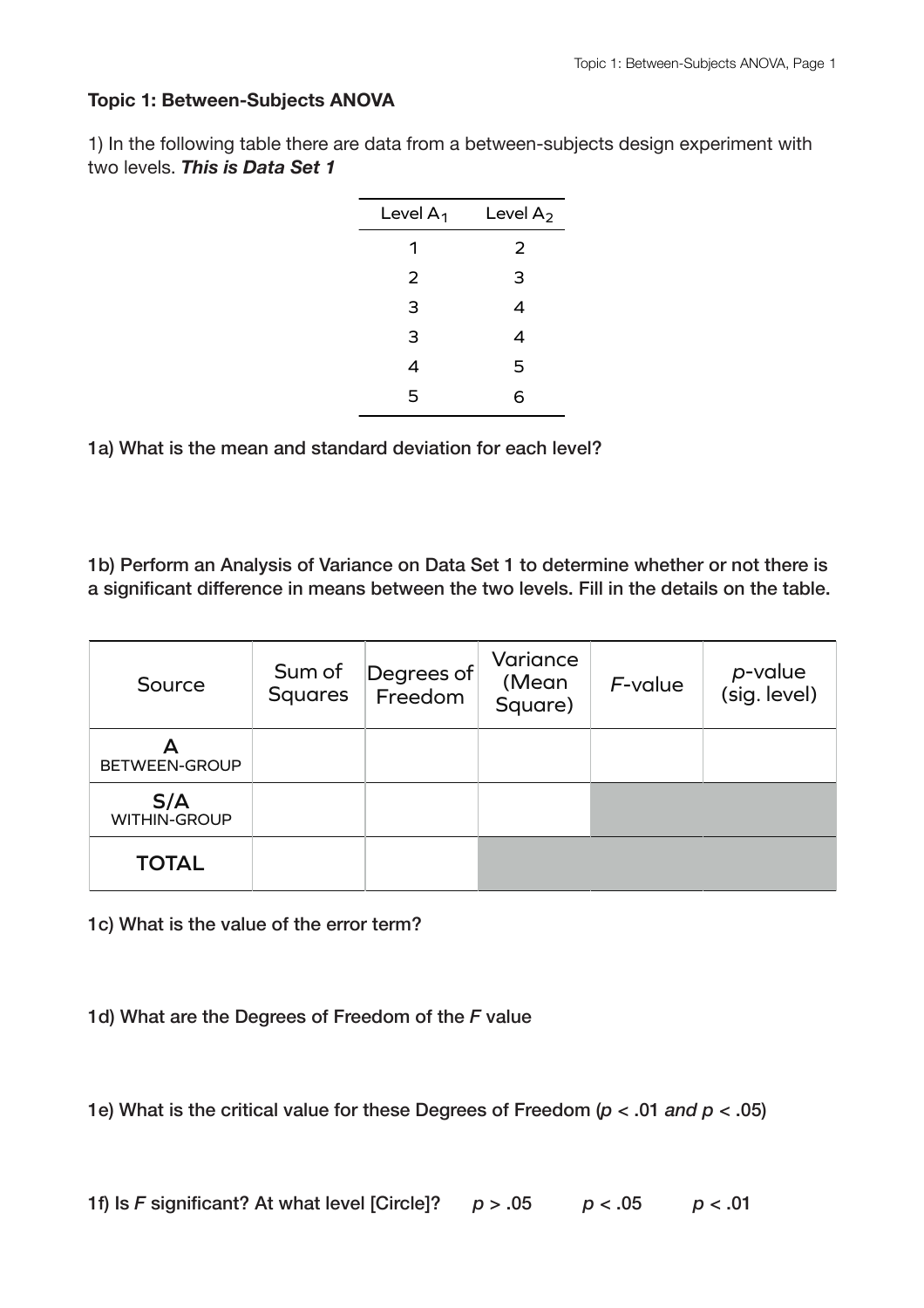2) In the following table there are data from another between-subjects design experiment with two levels, this time with a larger difference between the means. Note that the scores in Level A<sub>1</sub> duplicate those of Data Set 1/Level A<sub>1</sub>. This is Data Set 2

| Level $A_2$ |
|-------------|
| 3           |
| 4           |
| 5           |
| 5           |
| 6           |
| 7           |
|             |

2a) What is the mean and standard deviation for each level?

2b) Compare Data Sets 1 and 2 *[Do not perform further calculations to answer these]*

Which will have the higher between-group variance?

|  | Data Set 1 will be higher | Data Set 2 will be higher | Data Sets will be Identical |
|--|---------------------------|---------------------------|-----------------------------|
|--|---------------------------|---------------------------|-----------------------------|

Which will have the higher within-group variance?

| Data Set 1 will be higher | Data Set 2 will be higher | Data Sets will be Identical |
|---------------------------|---------------------------|-----------------------------|
|---------------------------|---------------------------|-----------------------------|

Which will have higher *F* ratio

| Data Set 1 will be higher | Data Set 2 will be higher | Data Sets will be Identical |
|---------------------------|---------------------------|-----------------------------|
|---------------------------|---------------------------|-----------------------------|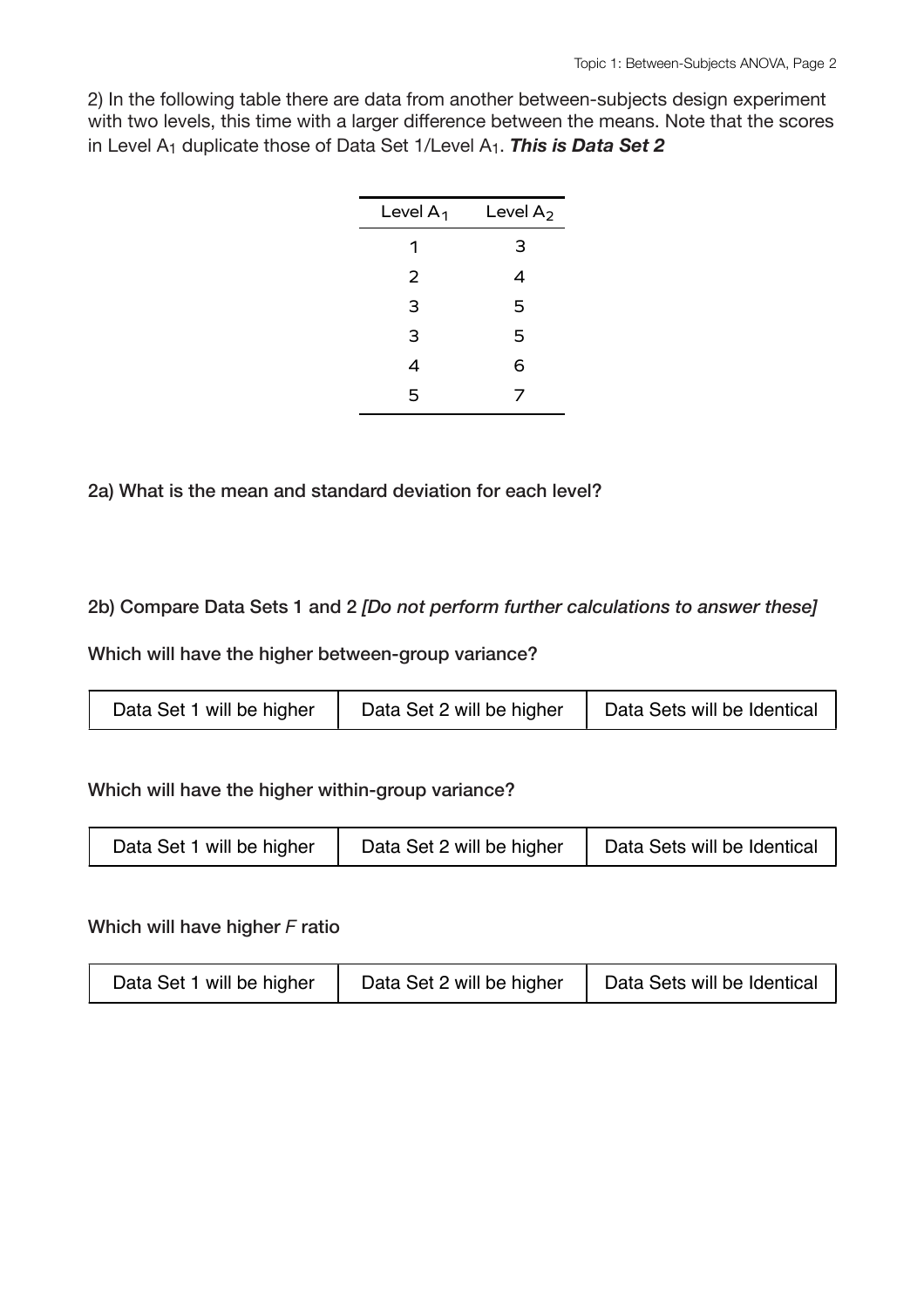2c) Perform an Analysis of Variance on Data Set 2 to determine whether or not there is a significant difference in means between the two levels. Fill in the details on the table.

| Source                     | Sum of<br><b>Squares</b> | Degrees of<br>Freedom | Variance<br>(Mean<br>Square) | $F$ -value | p-value<br>(sig. level) |
|----------------------------|--------------------------|-----------------------|------------------------------|------------|-------------------------|
| BETWEEN-GROUP              |                          |                       |                              |            |                         |
| S/A<br><b>WITHIN-GROUP</b> |                          |                       |                              |            |                         |
| <b>TOTAL</b>               |                          |                       |                              |            |                         |

2d) What is the value of the error term?

2e) What are the Degrees of Freedom of the *F* value

2f) What is the critical value for these Degrees of Freedom (*p* < .01 *and p* < .05)

2g) Is *F* significant? At what level [Circle]? *p* > .05 *p* < .05 *p* < .01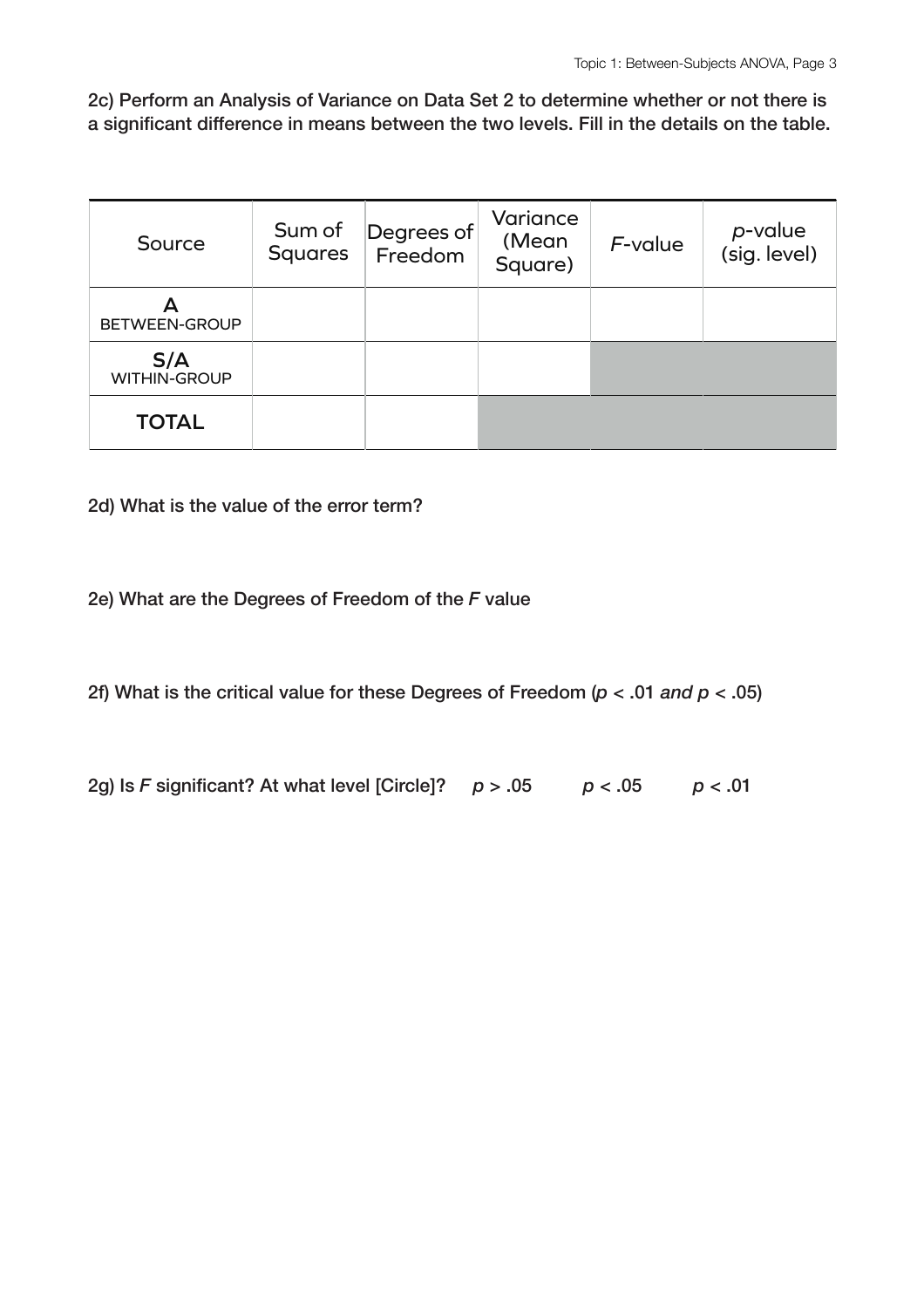3) In the following table there are data from another between-subjects design experiment, this time with four levels. Note that these data duplicate the scores of Data Set 1. *This is Data Set 3*

| Level $A_1$ | Level $A_2$ | Level $A_3$ | Level $A_4$ |
|-------------|-------------|-------------|-------------|
| 1           | 2           |             | 2           |
| 2           | 3           | 2           | З           |
| 3           | 4           | 3           |             |
| 3           | 4           | 3           |             |
| 4           | 5           | 4           | 5           |
| 5           | 6           | 5           | 6           |

3a) What is the mean and standard deviation for each level?

## 3b) Compare Data Sets 1 and 3 *[Do not perform further calculations to answer these]*

Which will have the higher between-group variance?

| Data Set 1 will be higher | Data Set 3 will be higher | Data Sets will be Identical |
|---------------------------|---------------------------|-----------------------------|
|---------------------------|---------------------------|-----------------------------|

Which will have the higher within-group variance?

| Data Set 1 will be higher | Data Set 3 will be higher | Data Sets will be Identical |
|---------------------------|---------------------------|-----------------------------|
|---------------------------|---------------------------|-----------------------------|

Which will have higher *F* ratio

| Data Set 1 will be higher | Data Set 3 will be higher | Data Sets will be Identical |
|---------------------------|---------------------------|-----------------------------|
|---------------------------|---------------------------|-----------------------------|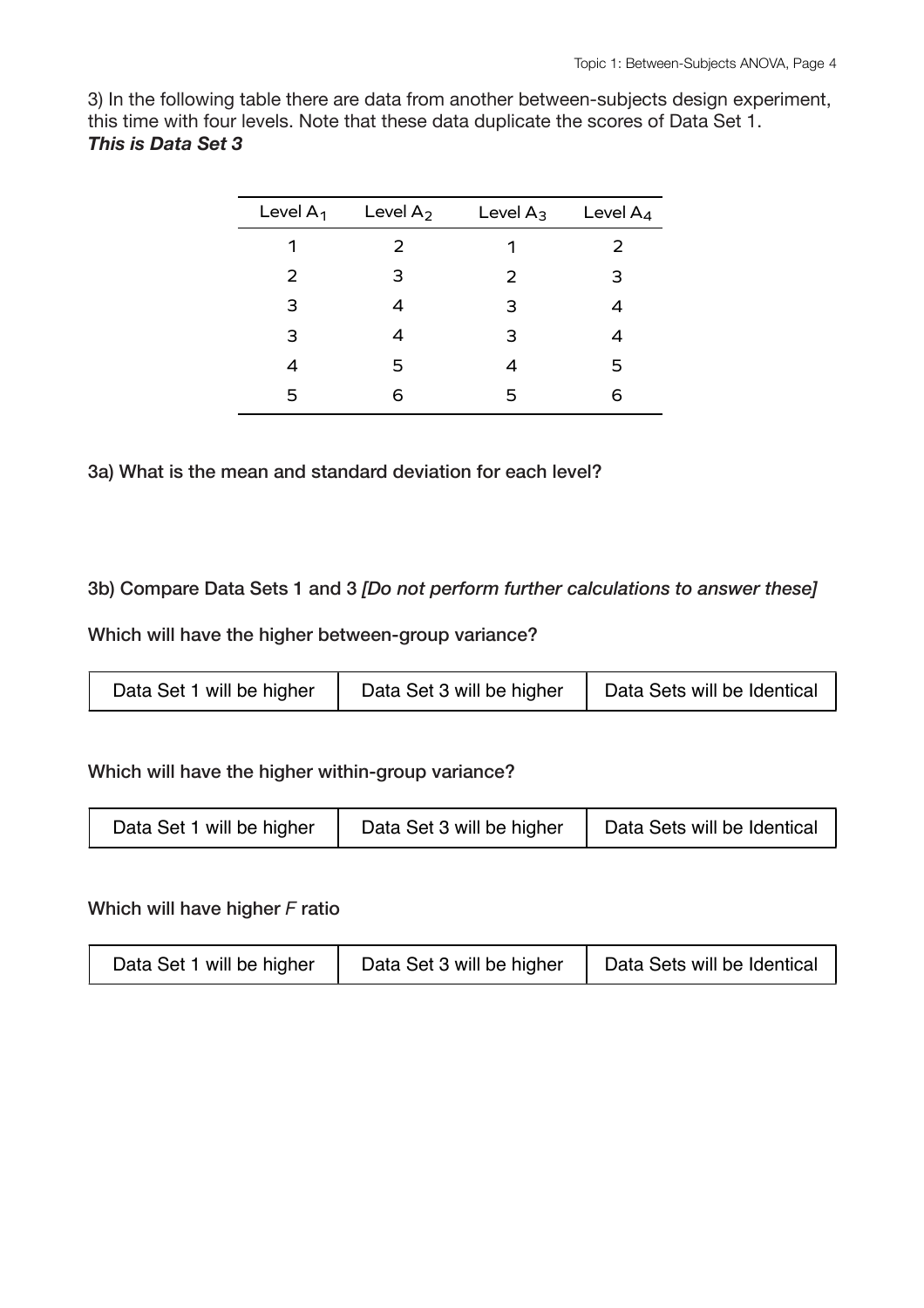3c) Perform an Analysis of Variance on Data Set 3 to determine whether or not there is a significant difference in means between the levels. Fill in the details on the table.

| Source                     | Sum of<br><b>Squares</b> | Degrees of<br>Freedom | Variance<br>(Mean<br>Square) | $F$ -value | p-value<br>(sig. level) |
|----------------------------|--------------------------|-----------------------|------------------------------|------------|-------------------------|
| BETWEEN-GROUP              |                          |                       |                              |            |                         |
| S/A<br><b>WITHIN-GROUP</b> |                          |                       |                              |            |                         |
| <b>TOTAL</b>               |                          |                       |                              |            |                         |

3d) What is the value of the error term?

3e) What are the Degrees of freedom of the *F* value

3f) What is the critical value for these Degrees of Freedom (*p* < .01 *and p* < .05)

3g) Is *F* significant? At what level [Circle]? *p* > .05 *p* < .05 *p* < .01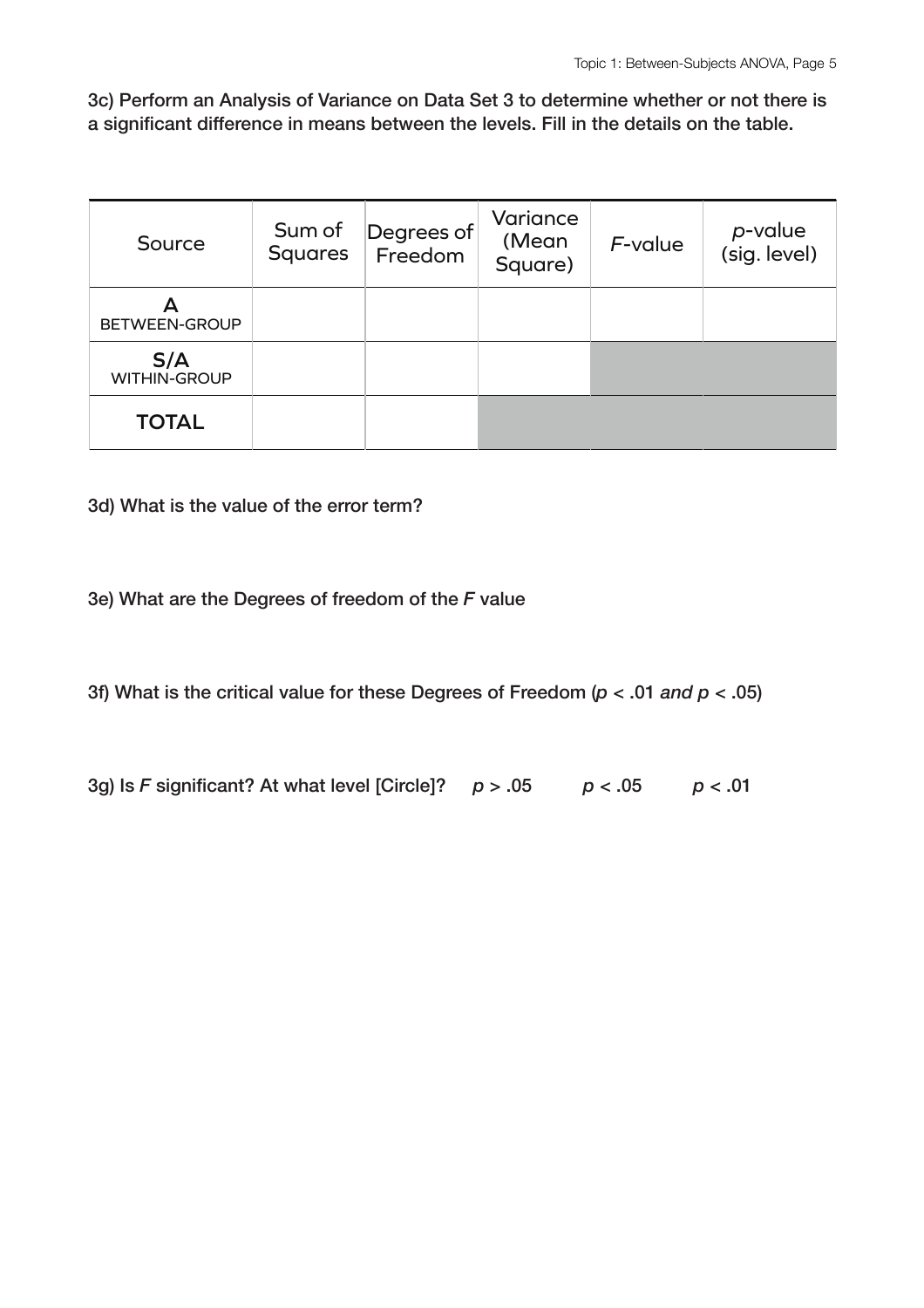| 4) In the following table there are data from another<br>between-subjects design experiment with two levels,<br>this time with twice as many scores per level. Note that<br>the scores in both Level A <sub>1</sub> and Level A <sub>2</sub> duplicate those<br>of Data Set 1. This is Data Set 4 | Level $A_1$ | Level $A2$ |
|---------------------------------------------------------------------------------------------------------------------------------------------------------------------------------------------------------------------------------------------------------------------------------------------------|-------------|------------|
|                                                                                                                                                                                                                                                                                                   |             | 2          |
|                                                                                                                                                                                                                                                                                                   | フ           | 3          |
|                                                                                                                                                                                                                                                                                                   |             | 4          |
|                                                                                                                                                                                                                                                                                                   | З           | 4          |
|                                                                                                                                                                                                                                                                                                   | 4           | 5          |
|                                                                                                                                                                                                                                                                                                   | 5           | 6          |
|                                                                                                                                                                                                                                                                                                   |             | フ          |
|                                                                                                                                                                                                                                                                                                   | 2           | З          |
|                                                                                                                                                                                                                                                                                                   | З           | 4          |
|                                                                                                                                                                                                                                                                                                   | З           | 4          |
|                                                                                                                                                                                                                                                                                                   | 4           | 5          |
|                                                                                                                                                                                                                                                                                                   | 5           | 6          |

4a) What is the mean and standard deviation for each level?

4b) Compare Data Sets 1 and 4 *[Do not perform further calculations to answer this]*

Which do you expect to have the higher *F* ratio

| Data Set 1 will be higher | Data Set 4 will be higher | Data Sets will be Identical |
|---------------------------|---------------------------|-----------------------------|
|---------------------------|---------------------------|-----------------------------|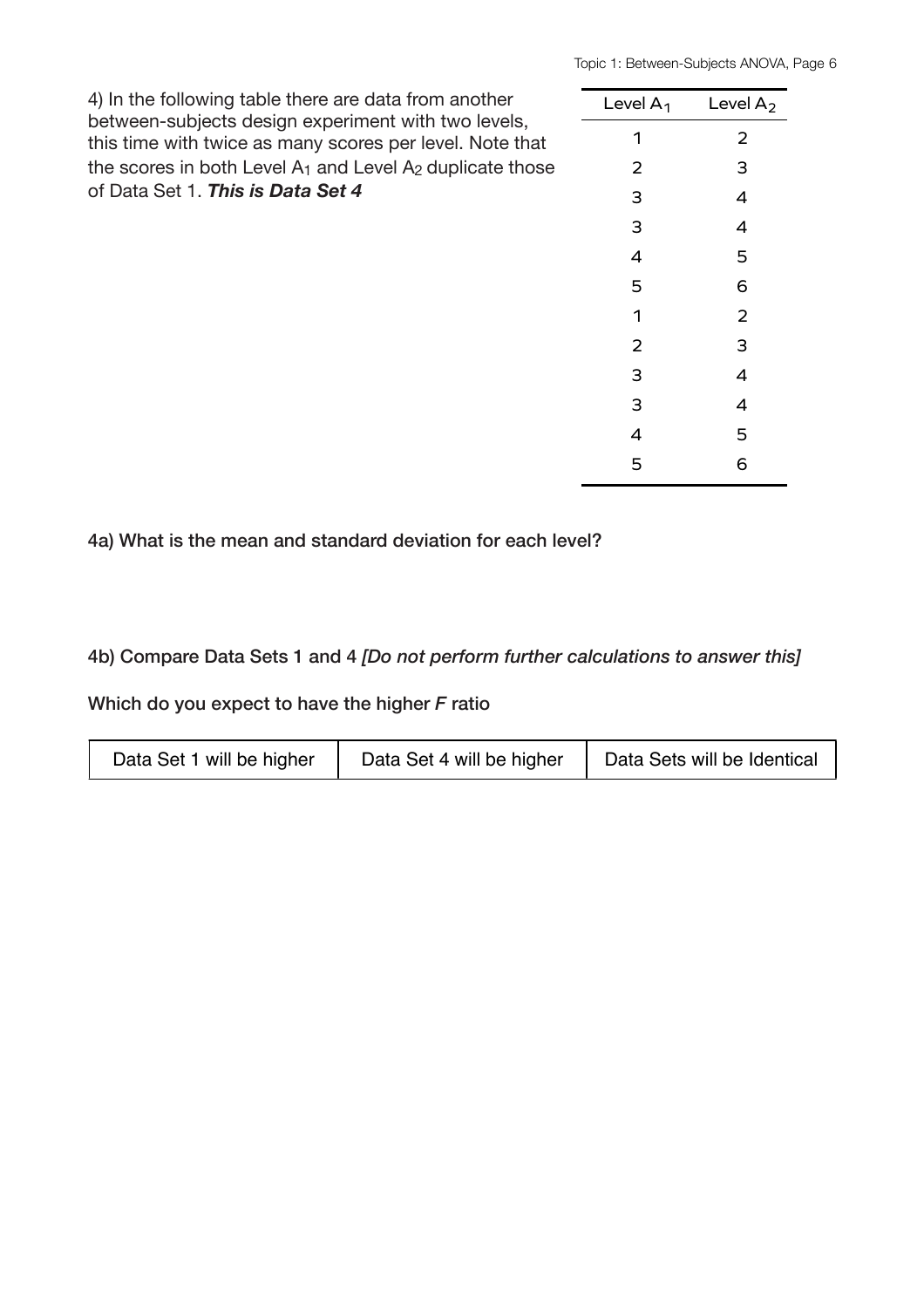4c) Perform an Analysis of Variance on Data Set 4 to determine whether or not there is a significant difference in means between the levels. Fill in the details on the table.

| Source                     | Sum of<br><b>Squares</b> | Degrees of<br>Freedom | Variance<br>(Mean<br>Square) | $F$ -value | p-value<br>(sig. level) |
|----------------------------|--------------------------|-----------------------|------------------------------|------------|-------------------------|
| BETWEEN-GROUP              |                          |                       |                              |            |                         |
| S/A<br><b>WITHIN-GROUP</b> |                          |                       |                              |            |                         |
| <b>TOTAL</b>               |                          |                       |                              |            |                         |

4d) What is the value of the error term?

4e) What are the Degrees of freedom of the *F* value

4f) What is the critical value for these Degrees of Freedom (*p* < .01 *and p* < .05)

4g) Is *F* significant? At what level [Circle]? *p* > .05 *p* < .05 *p* < .01

4h) Compare the ANOVA tables for Data Sets 1 and 4

Which has the higher between-group variance?

| Data Set 1 is higher<br>Data Set 4 is higher | Data Sets are Identical |
|----------------------------------------------|-------------------------|
|----------------------------------------------|-------------------------|

Which has the higher within-group variance?

| Data Set 1 is higher | Data Set 4 is higher | Data Sets are Identical |
|----------------------|----------------------|-------------------------|
|----------------------|----------------------|-------------------------|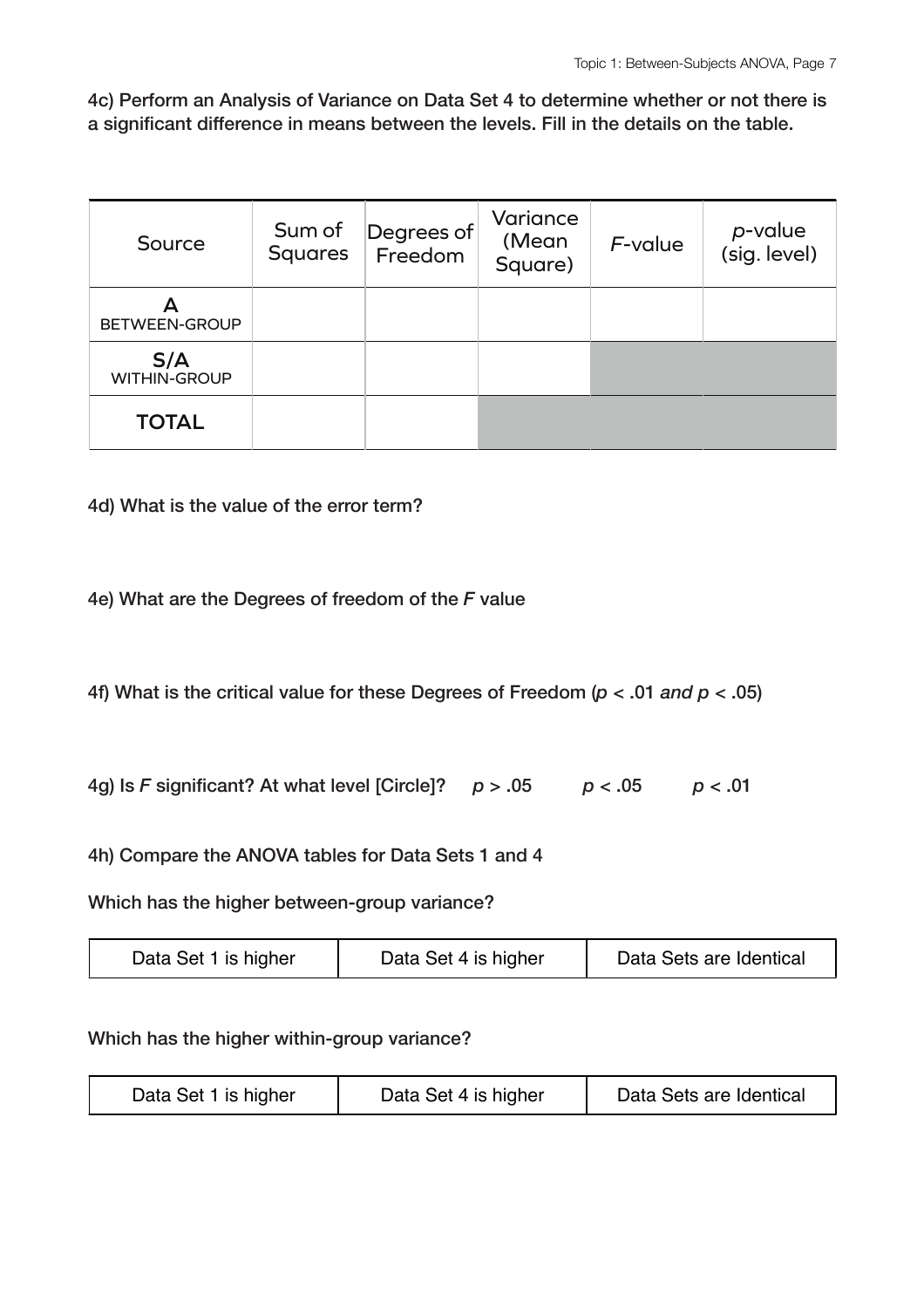| 5) Doubling up the data from Data Set 1 still did not give<br>a significant effect, so perhaps tripling up the data will<br>give one. In the following table there are data from | Level $A_1$    | Level $A_2$              |
|----------------------------------------------------------------------------------------------------------------------------------------------------------------------------------|----------------|--------------------------|
|                                                                                                                                                                                  | 1              | $\overline{2}$           |
| another between-subjects design experiment with two                                                                                                                              | 2              | 3                        |
| levels, this time with three as many scores per level as<br>Data Set 1. The scores in both Level A <sub>1</sub> and Level A <sub>2</sub>                                         | 3              | $\overline{4}$           |
| triplicate those of Data Set 1. This is Data Set 5                                                                                                                               | 3              | 4                        |
|                                                                                                                                                                                  | 4              | 5                        |
|                                                                                                                                                                                  | 5              | 6                        |
|                                                                                                                                                                                  | 1              | $\overline{2}$           |
|                                                                                                                                                                                  | $\overline{2}$ | 3                        |
|                                                                                                                                                                                  | 3              | 4                        |
|                                                                                                                                                                                  | 3              | 4                        |
|                                                                                                                                                                                  | 4              | 5                        |
|                                                                                                                                                                                  | 5              | 6                        |
|                                                                                                                                                                                  | 1              | $\overline{2}$           |
|                                                                                                                                                                                  | 2              | 3                        |
|                                                                                                                                                                                  | 3              | $\overline{\mathcal{A}}$ |
|                                                                                                                                                                                  | 3              | 4                        |
|                                                                                                                                                                                  | 4              | 5                        |
|                                                                                                                                                                                  | 5              | 6                        |
|                                                                                                                                                                                  |                |                          |

5a) What is the mean and standard deviation for each level?

## 5b) This time compare **Data Sets 2 and 5** *[Do not perform further calculations to answer this]*

Which do you expect to have the higher *F* ratio

| Data Set 2 will be higher | Data Set 5 will be higher | Data Sets will be Identical |
|---------------------------|---------------------------|-----------------------------|
|---------------------------|---------------------------|-----------------------------|